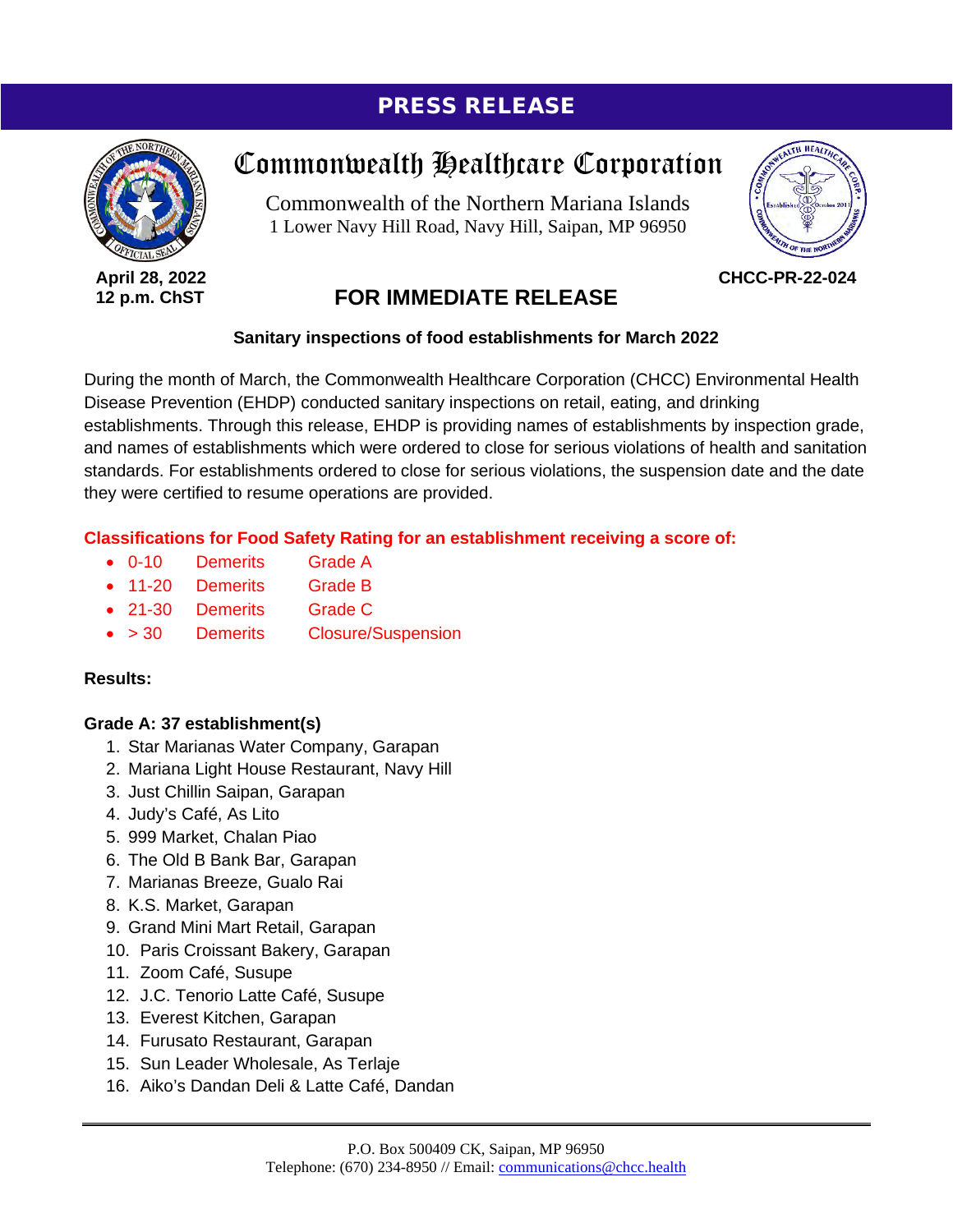- 17. Plumeria Steakhouse, Garapan
- 18. X.K. Market, Chalan Kanoa
- 19. Sister Market, San Antonio
- 20. National Office Supply, Garapan
- 21. Winchell's Donut House, Susupe
- 22. Coffee Shop, Kanat Tabla
- 23. Salty's Grill and Café, Garapan
- 24. Wu's Tofu Wholesale, As Lito
- 25. Coconut Bar, Garapan
- 26. Caravan's Restaurant, Garapan
- 27. Hyatt Regency Hotel, Garapan
	- DJ's Corner
	- **Giovannis**
	- Skippers Beach Bar
	- Main Kitchen
	- Employees Cafeteria
	- Kili Café and Terrace
- 28. LSG Sky Chef, Airport
	- Ten Japanese Noodle House
	- Garden Lounge
	- Café Aroma
	- **Catering**
- 29. New Sara Market, Capitol Hill
	- Retail
	- Butcher/Packing Facility
- 30. Aqua Resort Club, Achugao
	- Main Kitchen
	- Vinno Lounge
	- Costa Coffee Shop
	- Gift Shop
	- Kevin's Restaurant
	- Sunset Bar
	- Taga Room Restaurant
	- Paluma Room Restaurant
	- Employees Cafeteria
	- Michelle's Pool and Beach Bar
	- Rey Lounge
	- **Bakery**
- 31. Free Town, San Antonio
	- Wholesale
	- Packing Facility